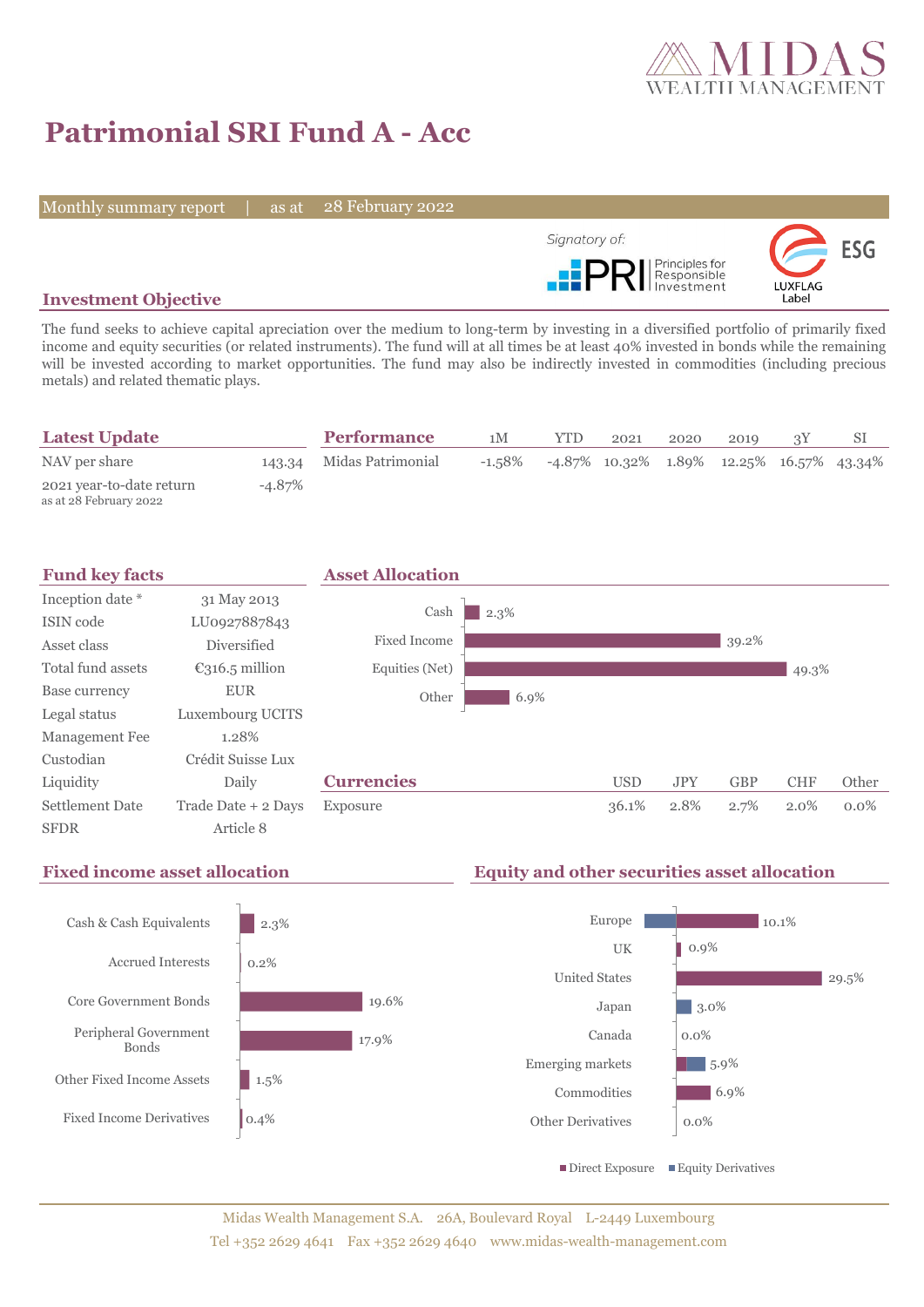

# **Patrimonial SRI Fund A - Acc**

Monthly summary report | as at 28 February 2022

| Top 10 fixed income holdings          | Rating    | Weight  | <b>Fixed income rating breakdown</b> |  |
|---------------------------------------|-----------|---------|--------------------------------------|--|
| BTPS: BTPS 1 07/15/22                 | BBB-      | 3.5%    |                                      |  |
| HELLENIC REPUBLI: GGB 4 3/8 08/01/22  | $BB-$     | $3.2\%$ | AAA<br>29.8%                         |  |
| BTPS: BTPS 0.35 02/01/25              | BBB-      | 2.8%    | AA<br>$11.3\%$                       |  |
| BUNDESSCHATZANW: BKO o 03/11/22       | AAA       | 2.8%    | 9.6%<br>А                            |  |
| ABSOLUTE SECURED: ABTSEC 4 01/15/25   | <b>NR</b> | 2.7%    | <b>BBB</b><br>35.3%                  |  |
| BUNDESSCHATZANW: BKO o 06/16/23       | AAA       | 2.5%    | <b>BB</b><br>7.7%                    |  |
| SPANISH GOV'T: SPGB o 01/31/26        | $BBB+$    | 2.2%    | B<br>$0.0\%$                         |  |
| IRISH GOVT : IRISH $1.05/15/26$       | A         | 1.8%    | <b>CCC</b><br>$0.0\%$                |  |
| SPANISH GOV'T: SPGB 0.4 04/30/22      | $BBB+$    | 1.7%    |                                      |  |
| EUROPEAN INVT BK : EIB 0 3/8 07/16/25 | AAA       | 1.6%    | <b>NR</b><br>6.4%                    |  |

| Top 10 equity holdings      | Sector                        | Weight  |
|-----------------------------|-------------------------------|---------|
| <b>BROADCOM INC</b>         | <b>Information Technology</b> | $3.3\%$ |
| <b>MICROSOFT CORP</b>       | <b>Information Technology</b> | 2.9%    |
| AMAZON.COM INC              | <b>Consumer Discretionary</b> | 2.3%    |
| UNITEDHEALTH GROUP INC      | Health Care                   | 2.3%    |
| <b>APPLE INC</b>            | <b>Information Technology</b> | 2.2%    |
| <b>IOVIA HOLDINGS INC</b>   | Health Care                   | 2.1%    |
| <b>SHELL PLC</b>            | Energy                        | 1.8%    |
| <b>MARVELL TECHNOLOGIES</b> | <b>Information Technology</b> | 1.7%    |
| <b>BANK OF AMERICA CORP</b> | Financials                    | 1.6%    |
| JPMORGAN CHASE & CO         | Financials                    | 1.6%    |

### **Equity sector breakdown**

| <b>Consumer Discretionary</b> | $9.4\%$ |
|-------------------------------|---------|
| <b>Consumer Staples</b>       | 5.1%    |
| Energy                        | 6.5%    |
| Financials                    | 11.6%   |
| Health Care                   | 16.5%   |
| <b>Information Technology</b> | 28.6%   |
| Industrials                   | 6.1%    |
| Materials                     | 3.7%    |
| <b>Communication Services</b> | 8.0%    |
| <b>Utilities</b>              | $0.0\%$ |
| <b>Real Estate</b>            | 4.6%    |
|                               |         |

### **Thematics breakdown Top other holdings**



| ETFS PHYSICAL GOLD                           | 6.9% |
|----------------------------------------------|------|
| iShares EURO STOXX Banks 30-15 UCITS ET 1.4% |      |
| Allianz China A-Shares                       | 0.9% |

### **ESG Ratings**

Breakdown of holdings (datasource: Thomson Reuters, ISS)